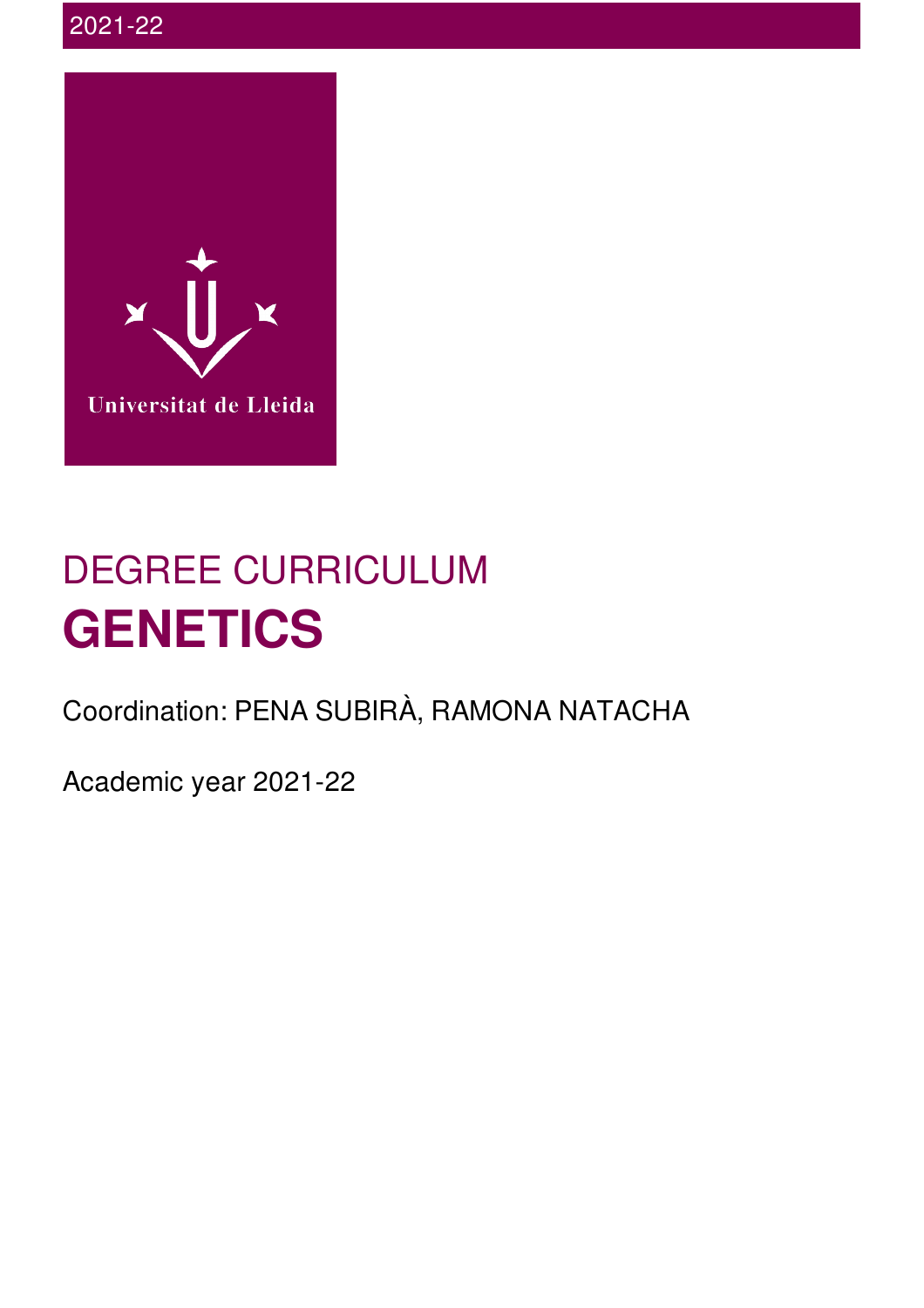## Subject's general information

| <b>Subject name</b>                                                                         | <b>GENETICS</b>                                                                                                                           |                |                |                |                      |               |          |
|---------------------------------------------------------------------------------------------|-------------------------------------------------------------------------------------------------------------------------------------------|----------------|----------------|----------------|----------------------|---------------|----------|
| Code                                                                                        | 100309                                                                                                                                    |                |                |                |                      |               |          |
| <b>Semester</b>                                                                             | 1st Q(SEMESTER) CONTINUED EVALUATION                                                                                                      |                |                |                |                      |               |          |
| <b>Typology</b>                                                                             | Degree                                                                                                                                    |                |                |                | Course               | Character     | Modality |
|                                                                                             | Double bachelor's degree:<br><b>Bachelor's Degree in Veterinary</b><br>Medicine and Bachelor's Degree in<br><b>Science and Production</b> |                | $\overline{2}$ | <b>COMMON</b>  | Attendance-<br>based |               |          |
| <b>Course number of</b><br>credits (ECTS)                                                   | 6                                                                                                                                         |                |                |                |                      |               |          |
| Type of activity, credits,<br>and groups                                                    | <b>Activity</b><br>type                                                                                                                   | <b>PRALAB</b>  |                | <b>PRAULA</b>  |                      | <b>TEORIA</b> |          |
|                                                                                             | <b>Number of</b><br>credits                                                                                                               | 0.8            | 0.4            | 0.4            | 0.4                  | 0.4           | 3.6      |
|                                                                                             | <b>Number of</b><br>groups                                                                                                                | $\overline{4}$ | $\overline{2}$ | $\overline{2}$ | $\overline{2}$       | 1             | 1        |
| <b>Coordination</b>                                                                         | PENA SUBIRÀ, RAMONA NATACHA                                                                                                               |                |                |                |                      |               |          |
| <b>Department</b>                                                                           | <b>ANIMAL HUSBANDRY</b>                                                                                                                   |                |                |                |                      |               |          |
| <b>Teaching load</b><br>distribution between<br>lectures and<br>independent student<br>work | On-site or tutor-directed hours: 60h<br>Off-site hours (self-paced): 90h                                                                  |                |                |                |                      |               |          |
| <b>Important information</b><br>on data processing                                          | Consult this link for more information.                                                                                                   |                |                |                |                      |               |          |
| Language                                                                                    | Catalan: 50%<br>Spanish: 30%<br>English: 20%                                                                                              |                |                |                |                      |               |          |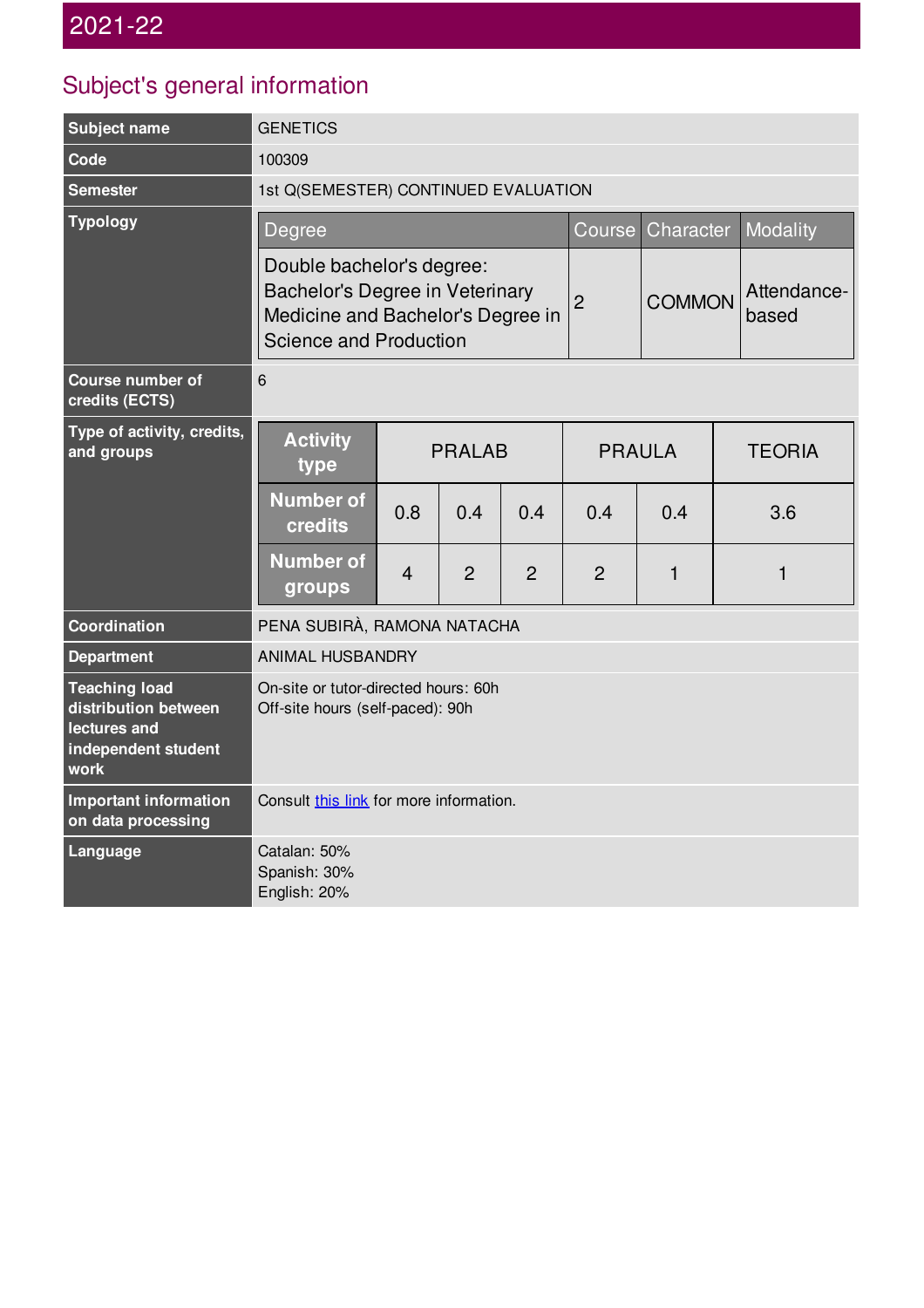| Teaching staff                        | E-mail addresses       | Credits<br>taught by<br>teacher | Office and hour of attention |
|---------------------------------------|------------------------|---------------------------------|------------------------------|
| CASALI TABERNET, ANDREU               | andreu.casali@udl.cat  | $\overline{c}$                  |                              |
| ESTANY ILLA, JUAN                     | joan.estany@udl.cat    | 1,2                             |                              |
| LAPLANA LAFAJA, MARINA                | marina.laplana@udl.cat | 3,2                             |                              |
| PENA SUBIRÀ, RAMONA<br><b>NATACHA</b> | romi.pena@udl.cat      | 1,2                             |                              |
| SIN CASAS, ESTER SATURNINA            | ester.sin@udl.cat      | $\overline{c}$                  |                              |

## Learning objectives

The course aims to initiate students to the basics of gene inheritance in animals, so that he/she is in possession of the scientific basis necessary for proper management of animal resources, especially those aspects related to animal breeding programs.

#### **Objectives of Knowledge**

The course intends that the student knows the structure of the genetic material, as well as the mechanisms of gene expression, control and regulation; the principles of inheritance of traits affecting animal reproduction, growth and health; and, finally, genetic properties of animal populations, as well as the causes of evolution and change. To know the rules of inheritance that explain animal traits and behavior. To know how to calculate and use basic genetic parameters used in selection schemes.

#### **Objective of capacity**

**Block 1**

- 1. To be able to interpret the table of the genetic code and to transcribe sequence of DNA to RNA and to protein.
- 2. To be able to gather information on genetic mutations and variants of a given gene through the use of databases available on the Internet.
- 3. To be able to use on line restriction enzyme databasis to determine the targets existing in a DNA sequence, as well as making the choice of primers to amplify a specific sequence by PCR.
- 4. To retrieve data available on the internet about genome projects, and the organization and structure of a particular genomic locus in different species.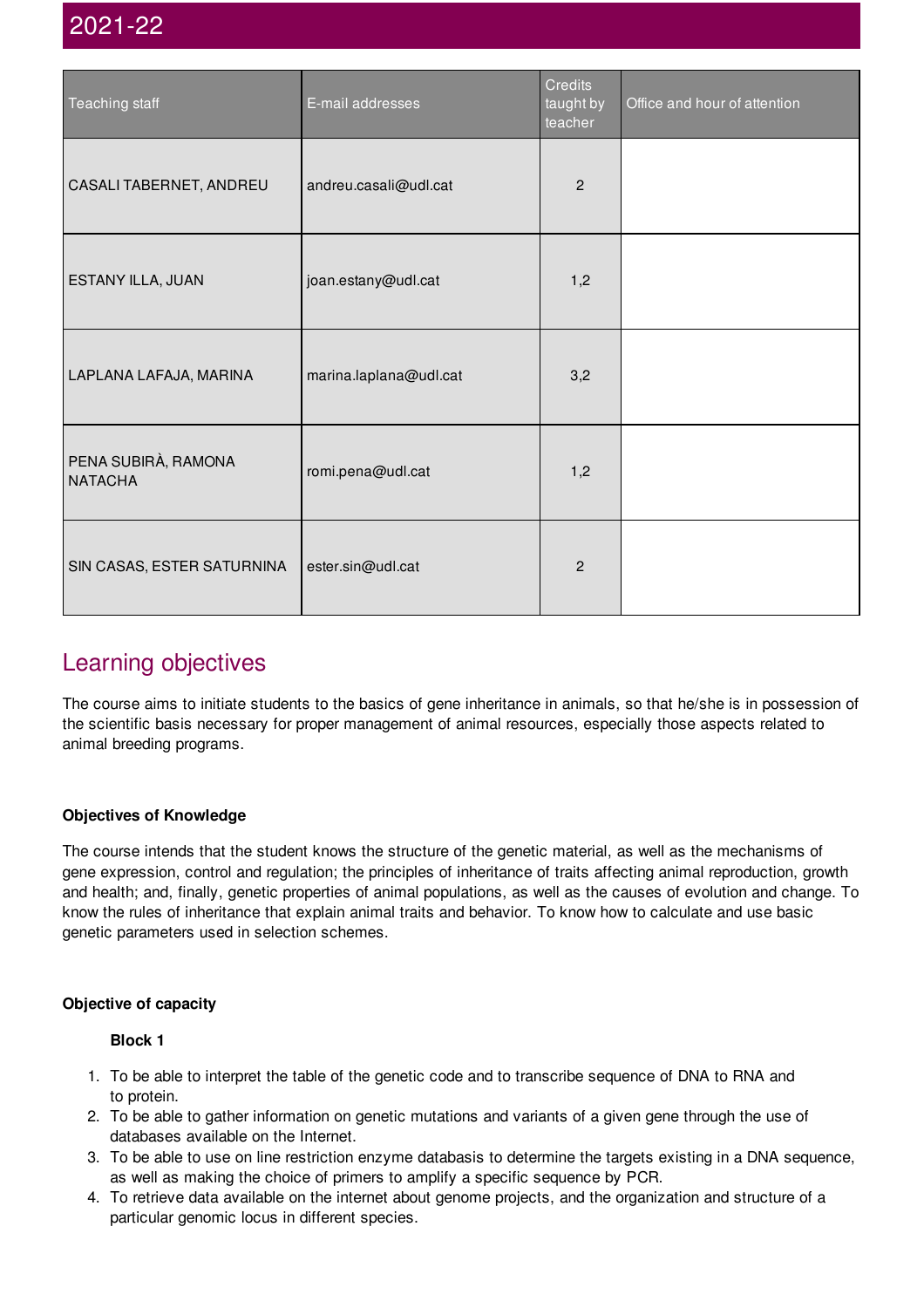#### **Block 2**

- 1. To apply the laws of inheritance to predict expected descendants in directed crosses.
- 2. To Interpret and write technical reports in relation to the genetic basis of domestic animals
- 3. To know how to perform genetic diagnosis of hereditary diseases in animals

#### **Block 3**

- 1. To be able to estimate genotype and allelic frequencies in an animal population and predict the effects caused by mutation, migration, selection and genetic drift.
- 2. To know how to calculate the inbreeding coefficient of an animal and the relationship between two animals.
- 3. To be able to calculate the effective population number and predict the evolution of inbreeding in the course of generations.
- 4. To be able to interpret the concepts of breeding value and heritability.

### **Competences**

#### **BASIC SKILLS**

- (GVET-GCPA) CB1. To acquire and understand knowledge in an area of study that starts from the basis of general secondary education, and is usually found at a level that, while supported by advanced textbooks, also includes some aspects that involve knowledge beyond the state-of-the-art of this field of study
- (GVET-GCPA) CB2. To apply their knowledge to their work or vocation in a professional way and possess the skills that are usually demonstrated through the elaboration and defense of arguments and problem solving within their area of study.
- (GVET-GCPA) CB3. The ability to gather and interpret relevant data (usually within their area of study) to make judgments that include a reflection on relevant issues of a social, scientific or ethical nature
- (GVET-GCPA) CB4. To be able to communicate information, ideas, problems and solutions to both specialized and non-specialized audiences)
- (GVET-GCPA) CB5. To know how to develop the learning skills necessary to undertake further studies with a high degree of autonomy
- (GCPA) CB6. To recognize the biological, chemical, physical, mathematical and economic foundations necessary for the development of professional activity

#### **GENERAL SKILLS**

- (GVET) CG2. The prevention, diagnosis and treatment of individuals or groups, as well as the fight against animal diseases, be considered individually or in groups, particularly zoonoses.
- (GVET) CG3. The control of the breeding, handling, welfare, reproduction, protection, and feeding of the animals, as well as the improvement of their productions.
- (GCPA) CG2. Use the knowledge of basic sciences (biology, physics, biochemistry, physiology, mathematics, statistics, economics, .......) to understand animal processes and their involvement in the agrucultural system

#### **SPECIFIC SKILLS**

- (GVET) CE3. To identify and apply the principles and bases in morphology, bionomy and systematics of animals and plants of veterinary interest
- (GVET) CE7. To know the molecular and genetic principles and bases of biological processes as well as identify the basic principles of genetic biotechnology and population genetics
- (GVET) CE9. To know the microorganisms and parasites that affect animals and those that have an industrial, biotechnological or ecological application as well as know the techniques of the immune response
- (GCPA) CE1. To identify the biological, chemical, physical, mathematical and economic foundations necessary for the development of professional activity. To identify the characteristics and processes of biomolecules essential for life. To be able to use basic laboratory analytical techniques to determine chemical and biochemical parameters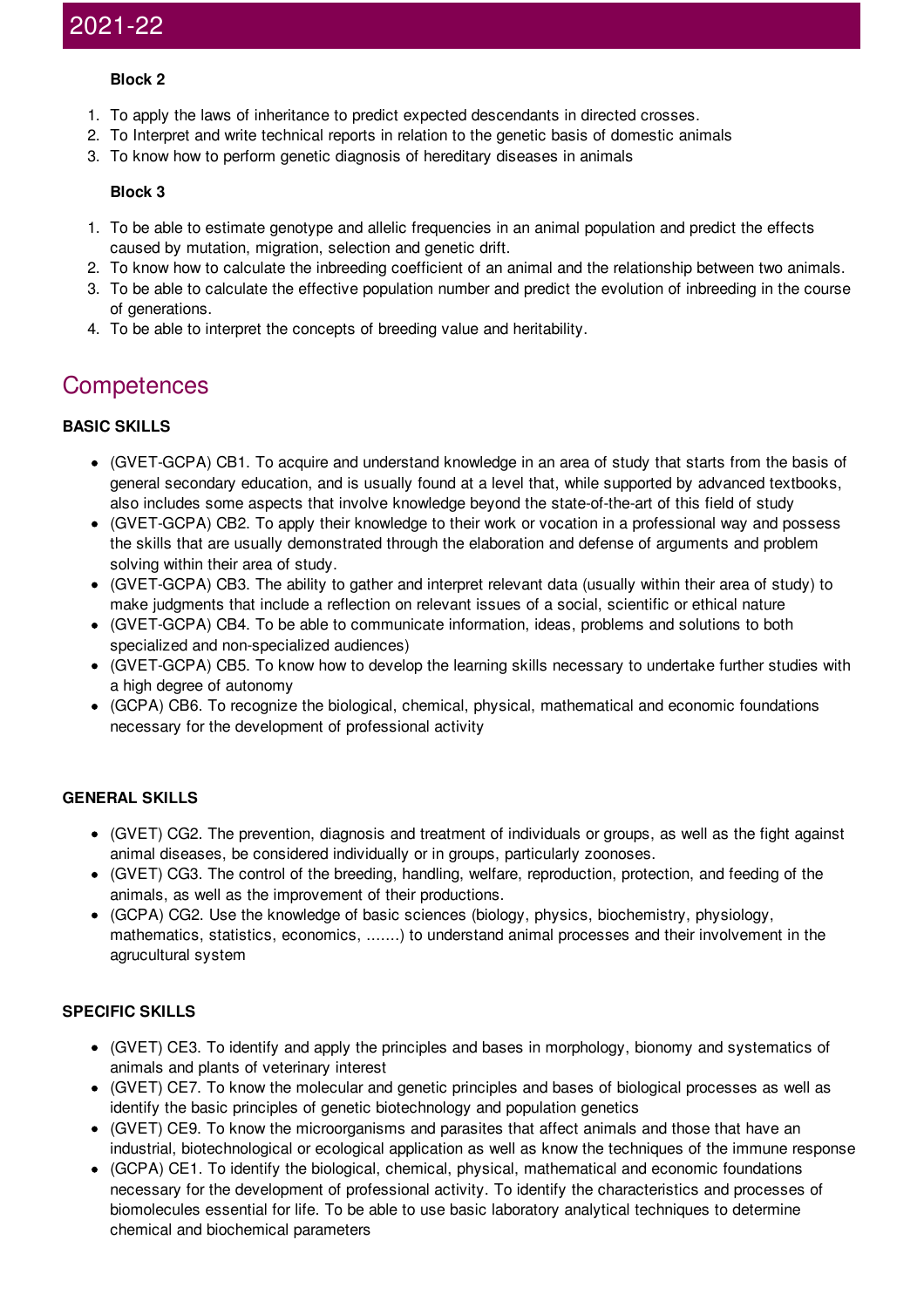- (GCPA) CE4. To acquire an integrated view of cellular structures, relating them to their specific functions and the biochemical processes involved. To identify the characteristics of the main taxonomic groups of animals and plants. To be able to argue the basics of inheritance that explain the characteristics and behavior of animals.
- (GCPA) CE16. To apply advances in biotechnology to be able to assess its usefulness and interest in the practice of animal production and health

#### **SOFT SKILLS**

- (GVET-GCPA) CT1. To acquire an appropriate understanding and oral and written Catalan and Spanish
- (GVET-GCPA) CT2. To acquire a significant command of a foreign language, especially English
- (GVET-GCPA) CT3. To train in the use of new technologies and information and communication technologies
- (GVET-GCPA) CT4. To acquire basic knowledge of entrepreneurship and professional environments
- (GVET-GCPA) CT5. To acquire essential notions of scientific thought
- (GCPA) CT6. To analyze specific situations, define problems, make decisions and implement action plans in the search for solutions.
- (GCPA) CT7. To apply acquired knowledge to real situations, properly managing available resources.
- (GCPA) CT8. To interpret studies, reports, data and analyze numerically.
- (GCPA) CT9. To select and manage written and computerized sources of information related to professional activity.
- (GCPA) CT11. To manage individual and team work
- (GCPA) CT12. To acquire a hollistic training.
- (GCPA) CT14. To know and apply the scientific method to professional practice

## Subject contents

#### **TABLE OF CONTENTS - TOPICS**

**Introduction**. Animal genetics and breeding

#### **SECTION 1. THE HEREDITARY MATERIAL**

**Topic 1. Nucleic acids: structure and chemical components.** Structure and organization of genes in prokaryotes and eukaryotes. Nuclear DNA and mitochondrial DNA. Maintenance and replication of genetic information

**Topic 2. Mechanisms of gene expression.** Transcription in prokaryotes. Eukaryotic transcription. Processing and maturation of mRNA in eukaryotes. Translation. The genetic code.

**Topic 3. Regulation and control of gene expression.** Regulation in prokaryotes: the Operon model. Regulation in eukaryotes: chromatin structure and gene regulation. Control levels: transcriptional, translational and posttranslational. Gene regulation and cell differentiation.

**Topic 4. Mechanisms of genetic change.** Gene mutation and repair. Recombination. Mobile genetic elements. Chromosomal mutations. Variability and genetic polymorphism.

**Topic 5. Genetic engineering and modification.** Molecular analysis techniques. Polymerase chain reaction (PCR). Cloning: cloning vectors. DNA sequencing. Mechanisms of gene transfer. Transgenic animals.

#### **SECTION 2. PRINCIPLES OF INHERITANCE**

**Topic 6. Mendelian Inheritance.** The chromosomes. Kariotypes. Laws of inheritance. Monohybridism and polyhybridism. Family trees. Probability and statistical verification.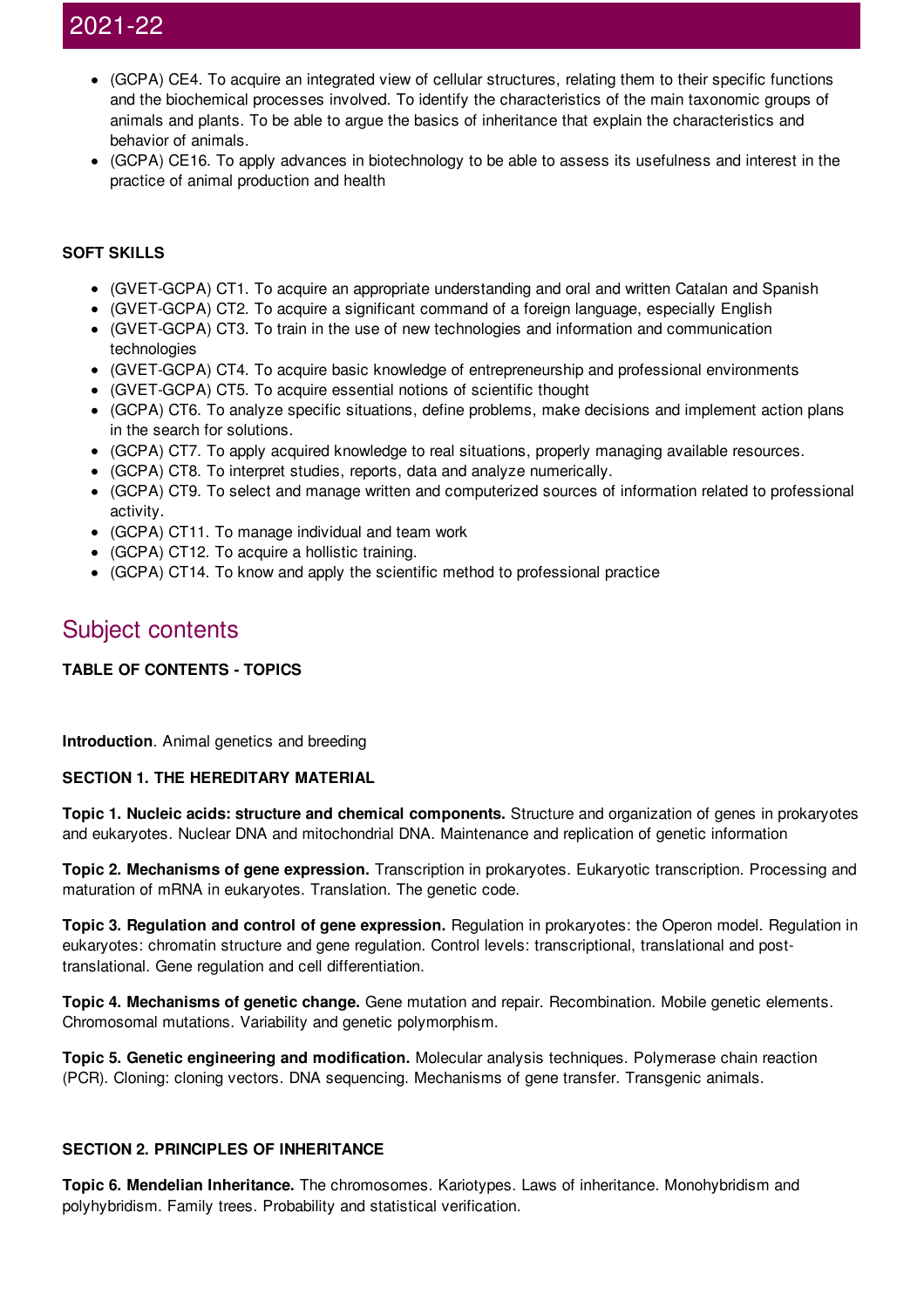**Topic 7. Complex Inheretance.** Relationship between alleles: dominance, codominance and overdominance. Allelic series. Lethal alleles. Interaction between genes: epistasis, gene modifiers and suppressors. Phenotypic expression: pleiotropy, penetrance and expressivity.

**Topic 8. Inheritance of sex.** Sex determination. Gender-related traits, influenced by sex and limited to one sex. Extranuclear inheritance.

**Topic 9. Recombination and linkage.** Recombination frequency. Distance genetics. Linkage groups. Linkage maps. genetic maps

**Tema 10. Genetic diagnosis.** Genetic abnormalities in domestic species. Inheritance patterns and analysis of family trees. Using markers. Interpretation of genetic tests.

#### **SECTION 3. Quantitative and Population Genetics**

**Topic 11. The genetic constitution of a population.** Gene frequencies and genotype. The ideal population. The Hardy-Weinberg equilibrium.

**Topic 12. Changes in gene frequencies in an infinite population.** Systematic events of mutation, migration and selection. Reproductive fitness. Particular cases of selection in one locus.

**Topic 13. Inbreeding and kinship.** Non-random mating. Inbreeding coefficient. Effect of inbreeding on genotypic frequencies. Coefficient of kinship. Calculation of the coefficients of inbreeding and kinship in family trees.

**Topic 14. Finite Populations.** The concept of genetic drift. Change in allelic frequencies by genetic drift. Inbreeding in finite populations. Effective number of a population. Inbreeding and genetic drift.

**Topic 15. Modeling quantitative traits.** The continuos variables. Genotypic value and environmental value. The genotypic model: additive, dominant and epistatic values. The concept of breeding value. Decomposition of genotypic variance. Heritability of a trait.

#### **PRACTICAL CONTENTS**

**Seminar 1** (2h). The Genome. Genome projects in domestic animals.

**Seminar 2** (2h). Hereditary diseases in animals. Omia Database

**Practice 1** (4h). Handling animal genomic databases

**Practice 2.1** (2h) Simulation of matings in Drosophila and determination of the genetic basis of four mutant phenotypes ..

**Practice 2.2** (2h). Mendelian genetics problems.

**Practice 3.1** (2h). Problems of population genetics.

**Practice 3.2** (2h) Case study: estimating the breeding value of a gene marker

**Practice 4** (8h): Polymorphisms and molecular markers: DNA isolation from blood samples and laboratory determination of allelic variants of two genotype mutations following two different protocols (each student will process a different animal sample).

## Methodology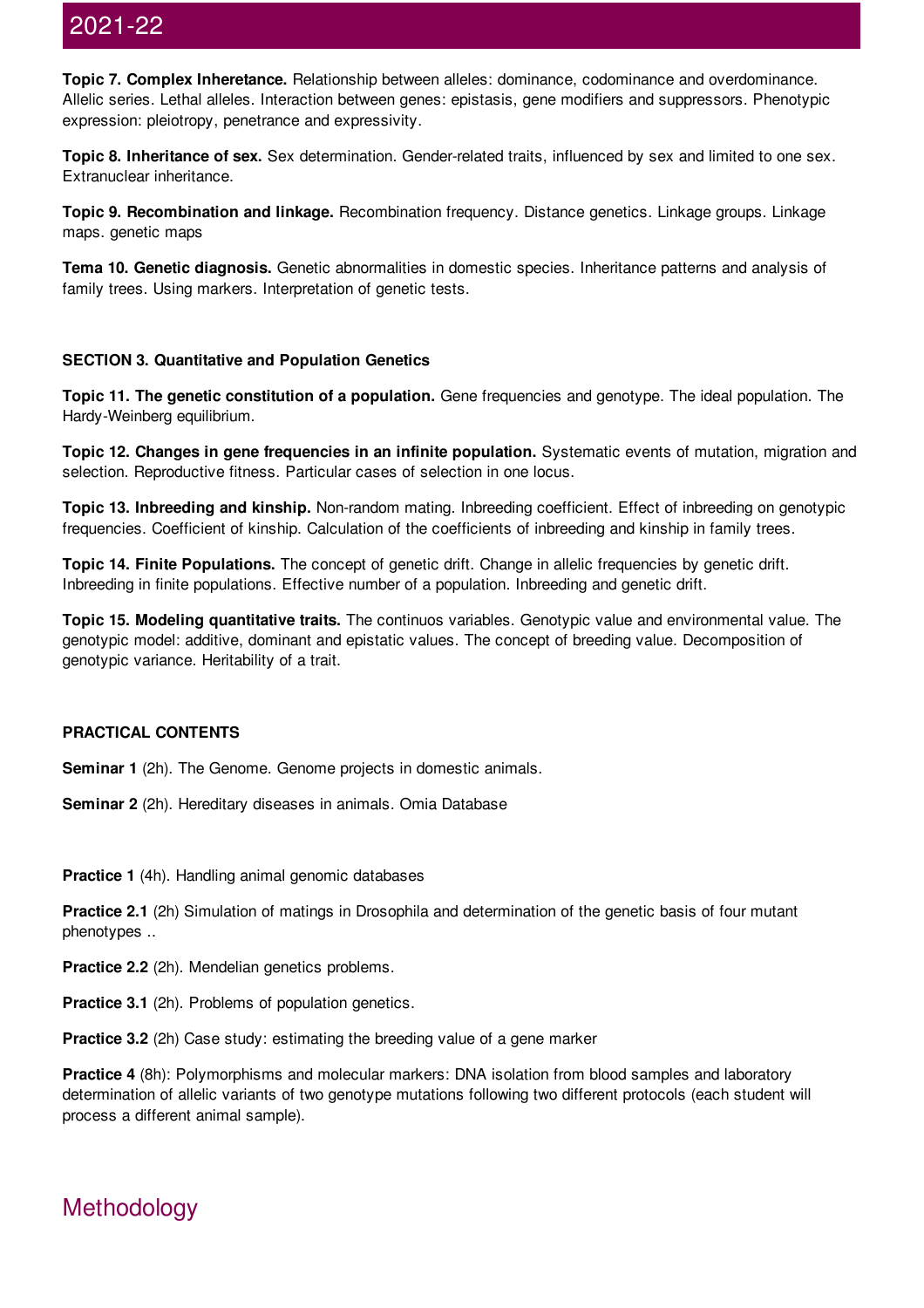The teaching activity is structured in theory and practical sessions, according to the **schedule of activities** included in the course activity plan that will be available in the teaching space of the subject's Virtual Campus in **PDF** format and in the **CALENDAR** tool

1. Lectures. The lectures are based on theory sessions and aim to present the subject on each Topic. Each 2-hour session corresponds to a topic.

2. Practical lessons. The practical sessions consist of problem classes, computer lab sessions, problemsolving, laboratory sessions and seminars. Ocassionally there might be some invited conference. It is **MANDATORY** that students have the following personal protective equipment (PPE) in the course of teaching practices: It is **MANDATORY** that students wear the following personal protective equipment (PPE) during the teaching practices: Mask (all face-to-face practical sessions) and lab coat (laboratory sessions). Students failing to bring the PPE described or not complying with the general security rules will be denied access to the lab. The practice sessions will help the students gain experience in the methologies needed to fullfil the transversal project of the course (see *Evaluation*). .

- Problem-solving sessions aim to discuss problems and exercises that students must must have work beforehand.
- Sessions in computer labs are used to introduce students in the use of databases of interest in genetics, as well as to analyze simulated cases of animal population genetics.
- Finally, the laboratory sessions will be used to solve a case study of two genes, which will be used to introduce students to protocols specific to molecular genetics.
- 3. During the course there will be two seminars that address issues of specific interest or state-of-the-art topics related to animal genetics.

Students will have the teaching resources of the course in the Course electronic dossier. Each practical activity will be complemented with a detailed protocol of the objectives and procedures to be used.

## Development plan

The subject is structured in three blocks of knowledge and a laboratory activity that is transversal to the **three blocks**. Each block will have 12 hours of theory and 4 hours of practice. There will be two seminars (4 h) and a laboratory practice (8 h).

- Assigned timetable: Wednesday (15-17h), Friday (17-19h). Some Practices will take place in the morning. See "Schedule of activities" file in RESOURCES (PDF) or in the CALENDAR to check for specific days.
- Students can access the timetable of the course activities in the "Schedule of Activities" in the RESOURCES section (PDF) or in the CALENDAR of the virtual campus of the subject..
- Practice 4 morning timetable for 4 consecutive days, highlighted in red in the "Schedule of Activities"
- **Classroom: ETSEA - Building 3, room 3.0.01.**
- **Lab: Building 1. 1st floor, Genetics lab 1.1.04**
- **Computer Labs: Building 4**

*Please, be aware of changes regarding schedules or classrooms that may come out during this semester to* accommodate any changes in the health situation in our area. This notice also applies to changes in the *face-to-face or online teaching of activities to respond to health emergencies that may arise during this semester.*

## **Evaluation**

Continuous assessment of the Course will be carried out in accordance with the following criteria:

1. Exams (60%).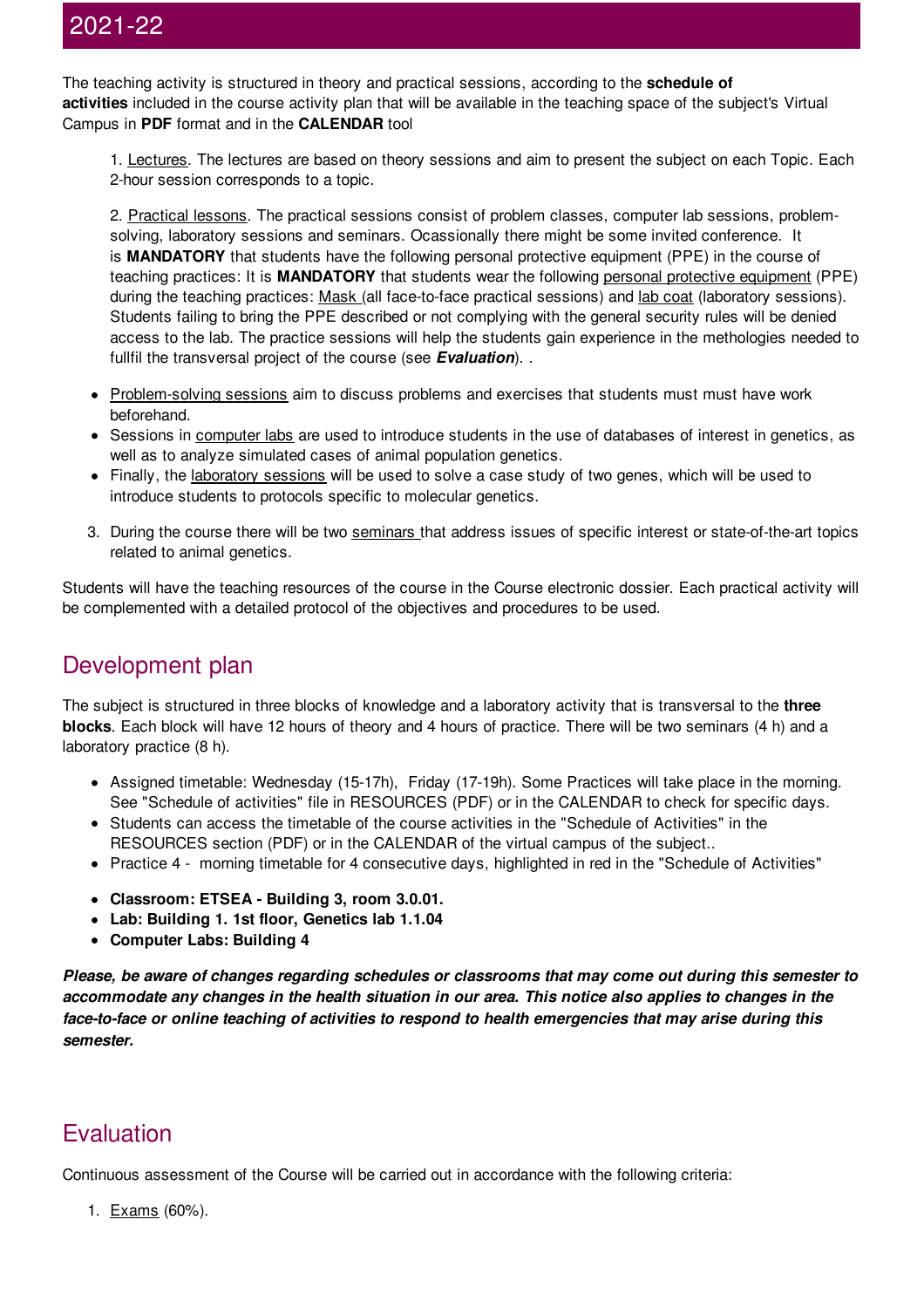At the end of each part there will be a test, which will account for 60% of the final mark (20% + 20% + 20%). The exam will be done during the last session of each block and can consist, according to the block, in a questionnaire of questions type test (two statements, a correct answer, a mistake remains a point); Theoretical questions of short answer, questions of reasoning or numerical problems. Practical reports will only be considered in case the average grade of exams is greater than 4.5.

2. Transversal project (30%).

At the beginning of the course, groups of 4 students will be formed who will work together to solve a specific project. This project will integrate challenges that must be resolved through the concepts and methodologies presented in each block of the subject. Once resolved, each group must present a report with the resolution of the issues raised. The report will be delivered on the date indicated in the SCHEDULE OF ACTIVITIES. Students will have at their disposal on the virtual campus assessment rubrics for each of these reports.

#### 3. Laboratory work (12%)

The laboratory work will be evaluated based on the practice book, in which it will be necessary to present and discuss the results obtained, as well as respond to a series of questions related to the activities carried out during Practice 4. Attendance to ALL SESSIONS of Practice 4 is a necessary condition for the work to be taken into account for evaluation purposes. Students will have at their disposal on the virtual campus the evaluation rubric of this report.

Students can request a tutorial session to review the marks of each block, which will be agreed with the person in charge of each block. Without exceptions, questions regarding the evaluation will not be discussed outside the assigned sessions or by email.

In the event that following these criteria, a student does not reach the minimum grade of 5.0, he may submit to an extraordinary recovery test, which will be done during the semester's assessment period. To qualify for the extraordinary test, the average grade of the three exams completed during the course must be at least 3.5. The extraordinary test will consist of the resolution of questions of type test and theoretical questions of short answer, questions of reasoning or numerical problems of the three blocks of the subject. The final mark of recovery will be the result of pondering the mark of this exam (60%), if it exceeds 4, with that of the reports and practices of the course (40%).

The final score of the course will be as resulting from the indication above, with the following particularities: a) The presentation to the remedial test may be an additional requirement to opt for the qualification of "with honors"; b) Students who pass the subject in the remedial test will have a final grade of 5 maximum; In case they fail, the final score will be the average of the course score and the one of the remedial test; c) the qualification of "Not Presented" is reserved by the students who have participated in a maximum of one evaluation activity of the course.

## **Bibliography**

#### **RECOMMENDED READING**

- BENJAMIN, FALCONER , D S, MACKAY, TFC, 2001. Introducción a la genética cuantitativa. Editorial Acribia. Editorial Síntesis, DL 2017
- CABALLERO, A, 2017. Genética Cuantitativa. GRIFFITHS, AJ F, MILLER, JH, SUZUKI, DT, LEWONTIN, RC, GELBART WM. 2008. Genética. McGraw-Hill/Interamericana de España
- PIERCE, BA 2014. Genetics : a conceptual approach. W. H. Freeman and Co
- PIERCE, BA. 2015. Genética.Médica Panamericana. Madrid
- LEWIS, B. 2010. Genes VII. Oxford University Press
- Nicholas, F. W. 2009. Introduction to Veterinary Genetics. Blackwell Publishing

#### **SUPPORTING INFORMATION**

BUXADÉ, C. (Ed). 1995. Zootecnia: bases de la producción animal. Tomo IV: Genética, patología, higiene y